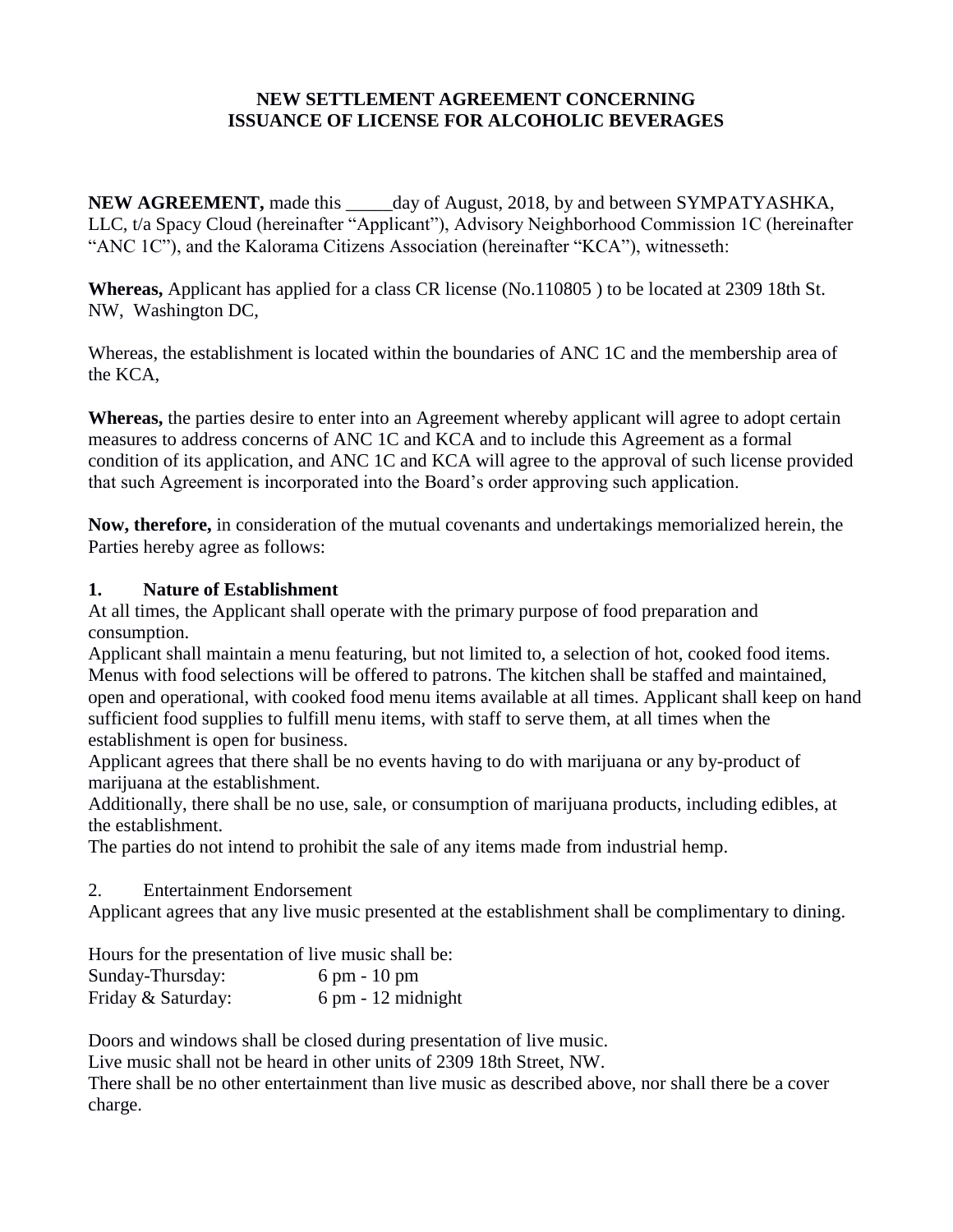# **3. Hours of Operation**

#### **Inside:**

Sunday through Thursday: 8:00 am - 12:30 am Friday & Saturday: 8:00 am - 2:00 am

### **Summer Garden and Sidewalk Cafe:**

| Rear Summer Garden:      |                       |
|--------------------------|-----------------------|
| Sunday through Thursday: | $8:00$ am $-10:00$ pm |
| Friday & Saturday:       | $8:00$ am $-11:00$ pm |

Front Summer Garden and Sidewalk Cafe\*: Sunday through Thursday: 8:00 am - 10:00 pm Friday & Saturday: 8:00 am - 11:00 pm \*note: The licensed space in front of the establishment is a combination of private and public space.

Applicant agrees to announce last call 40 minutes before closing, serve no alcohol within 30 minutes before closing, and that all alcohol will be cleared and patrons will exit before closing. It is understood between the parties that the 8:00 am opening time is not a requirement, but may be used at the discretion of the Applicant.

### **4. Occupancy**

Inside occupancy will not exceed the interior seating capacity applied for by Applicant of 60. Summer Garden occupancy: Rear: 25 seats

Front: 8 seats (Upon approval by the DDOT Public Space Committee.)

# **5. Noise**

Applicant acknowledges familiarity with and agrees to comply with all applicable noise-control provisions of District of Columbia law and regulations. Applicant expressly agrees:

a.) to prevent emissions of sound, capable of being heard outside the premises, by any amplification device or other device or source of sound or noise, in accordance with D.C. Official Code section 25- 725. Further, the Applicant agrees to abide by all relevant provisions of the D.C. Noise Control Act of 1977 (D.C. Law 2-53), including 20 DCMR, Chapters 27 and 28, as amended.

b.) The doors and windows of the premises will be kept closed at all times during business hours when music is being played, or a sound amplification device is being employed in the premises, except when persons are in the act of using the door for ingress to or egress from the premises.

c.) Applicant agrees not to place outside in the front public space or Summer Garden, or in the rear Summer Garden*,* any loudspeaker, tape player, CD player or other similar device, or to place any inside speaker in such a way that it projects sound into the public space or Summer Gardens.

d.) Sound from inside will not be audible in residential housing units.

# **6. Trash/Garbage/Rodents**

a.) Applicant shall maintain regular trash/garbage removal service, regularly remove trash from the trash and dumpster area, and see that the trash and dumpster area remains clean. Applicant shall deposit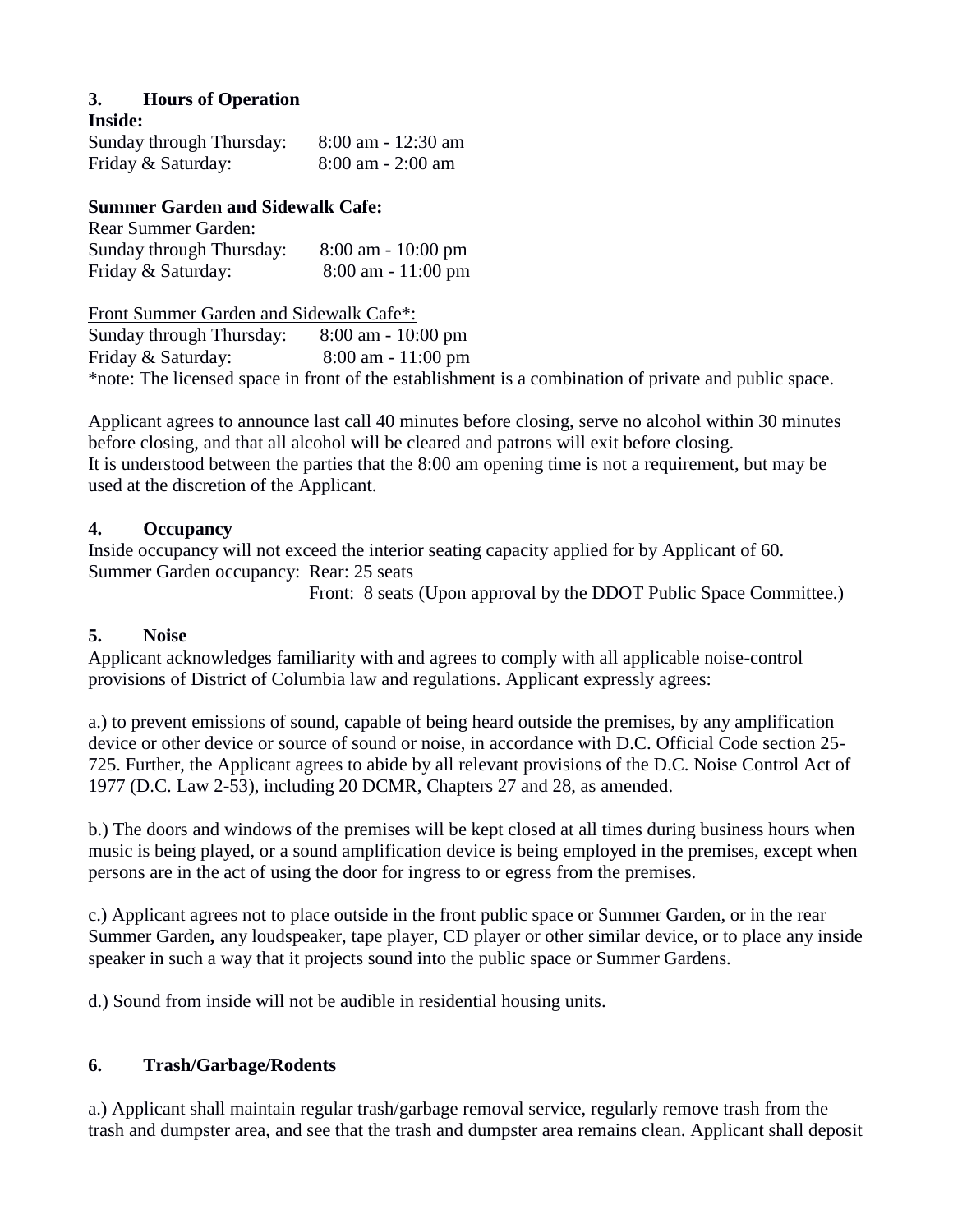trash and garbage only in rodent-proof dumpsters, and shall see that dumpster covers fit properly and remain fully closed except when trash or garbage is being added or removed. Applicant will make every reasonable effort to eliminate food sources for rodents and help eliminate the rat population.

b.) Applicant agrees to segregate and recycle bottles and glass refuse from trash and agrees to make all reasonable efforts to minimize noise associated with the disposal of bottles and glass refuse in the outside trash dumpsters between the hours of 11:00 pm and 8:00 am.

c.) Applicant agrees not to place or cause to be placed any fliers, handbills or other similar advertisements in the public space, specifically on lampposts, street signs or any vehicle parked in the public space.

d.) Applicant will provide for the proper removal of grease and fatty oils from the establishment and will not deposit grease or fatty oils in the trash dumpsters.

# **7. Exterior including public space**

a.) Applicant shall assist in the maintenance of the alleyway behind and the space in front of the establishment to at least 18 inches outward from the curb as needed to keep them free of trash and to remove snow and ice from the sidewalk and comply with all applicable D.C. laws and regulations in these respects.

b.) Applicant shall make every reasonable effort to prevent or disperse loitering or any other source of noise or disturbance in the areas in front or to the rear of the premises during business hours and at closing, and to cause patrons to leave those areas quietly at closing.

### **8. Third Party Events**

Applicant agrees to operate the establishment under the terms of its license and will not rent out the establishment to third parties for events where the owner/manager is not present and managing the business.

### **9. Bar/Pub Crawls**

Applicant agrees not to promote or participate in bar or pub "crawls", "tours", or similar events.

### **10. Consideration of Neighbors**

Applicant will encourage employees and patrons to be considerate of neighboring residents at all times. Applicant will encourage employees and patrons leaving the establishment to keep conversations and noise down from 11:00 pm to 8:00 am.

# **11. Modification**

This Agreement can be modified only the ABC Board, or by mutual agreement of all the parties with the approval of the ABC Board. In the case of ANC 1C, any modification must be approved by a majority of the commissioners at a duly noticed public meeting, a quorum being present.

# **12. Regulations**